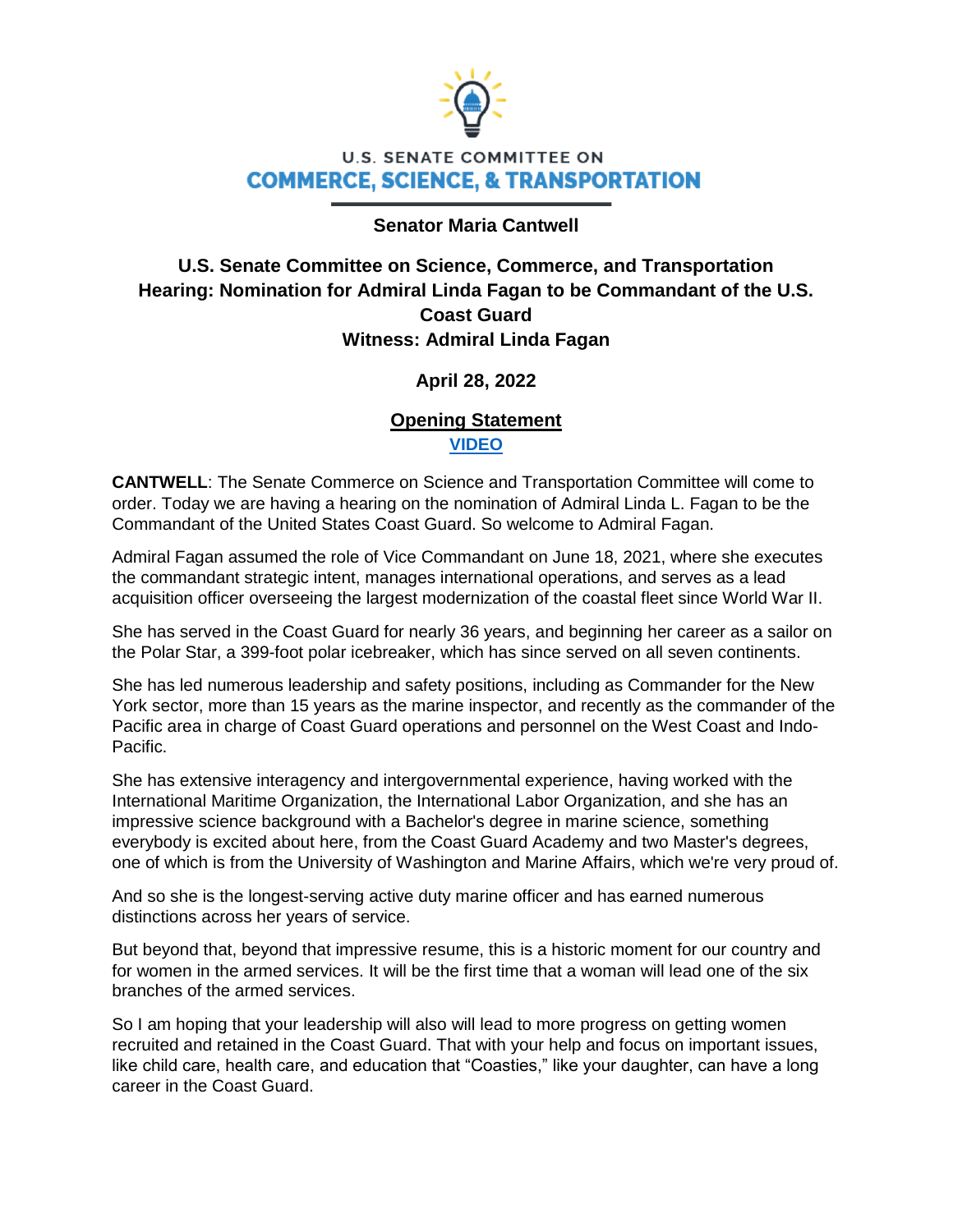So we are excited about this historic moment and so glad to have you and your daughters here.

And thank you so much for your willingness to serve our country and now I'll turn to my colleague.

# **Question and Answer 1 [VIDEO](https://www.cantwell.senate.gov/imo/media/video/04282022%20Commerce%20Q&A%20VIDEO.mp4)**

**CANTWELL**: Admiral Fagan, one of the issues obviously that's brought even more attention and focus since Russia's invasion of Ukraine is the Arctic and the importance of being able to have icebreakers to move through the Arctic. The Arctic Security Cutter, the next class of medium icebreakers, will be critically important to Americans' interest in the Arctic region. What is the Coast Guard doing to speed up the acquisition of the Arctic Security Cutter?

**FAGAN**: Thank you, Chair. We're obviously focused on the Polar Security Cutter and are really excited about the opportunity to build and operate the Polar Security Cutter for the nation. And as we now, you know, are on budget and moving forward that acquisition, we're working now to determine the requirements and capabilities that are needed for an Arctic Security Cutter.

I share the same sense of urgency as the Committee that as a nation, we need that capacity and ships in the Arctic. We're an Arctic nation and creating that presence is important as we move forward.

**CANTWELL**: Would you say we're under resourced at the moment?

**FAGAN:** We are on a trajectory that gets us the Polar Security Cutters. The time, the need is now and we need to continue with a sense of urgency to build those ships to ensure that we can protect our own national sovereignty as it pertains to the Arctic.

**CANTWELL**: Well, I think compared to where the Russians are, and the interest that we've shown in this level of aggression, I think you have to assume that there could be other aggressions. And clearly having claims to the Arctic as we do and other countries do. I think we need to get these resources in place.

Another resource issue, the Columbia River Bar has been referred to as, "The Graveyard of the Pacific." And you've been out there. You know how dangerous those waters are. I appreciate that you'd like to take me out on one of the 52-foot motor lifeboats not sure I'm ready to go. You'll have to pick a very calm day on these heavy-duty vessels, but the Columbia River does support about \$24 billion in shipping activities. So getting more safety vessels like the 52-foot motor lifeboats because of their inability to operate now is critical. So what will you do to support the 52-foot motor lifeboat?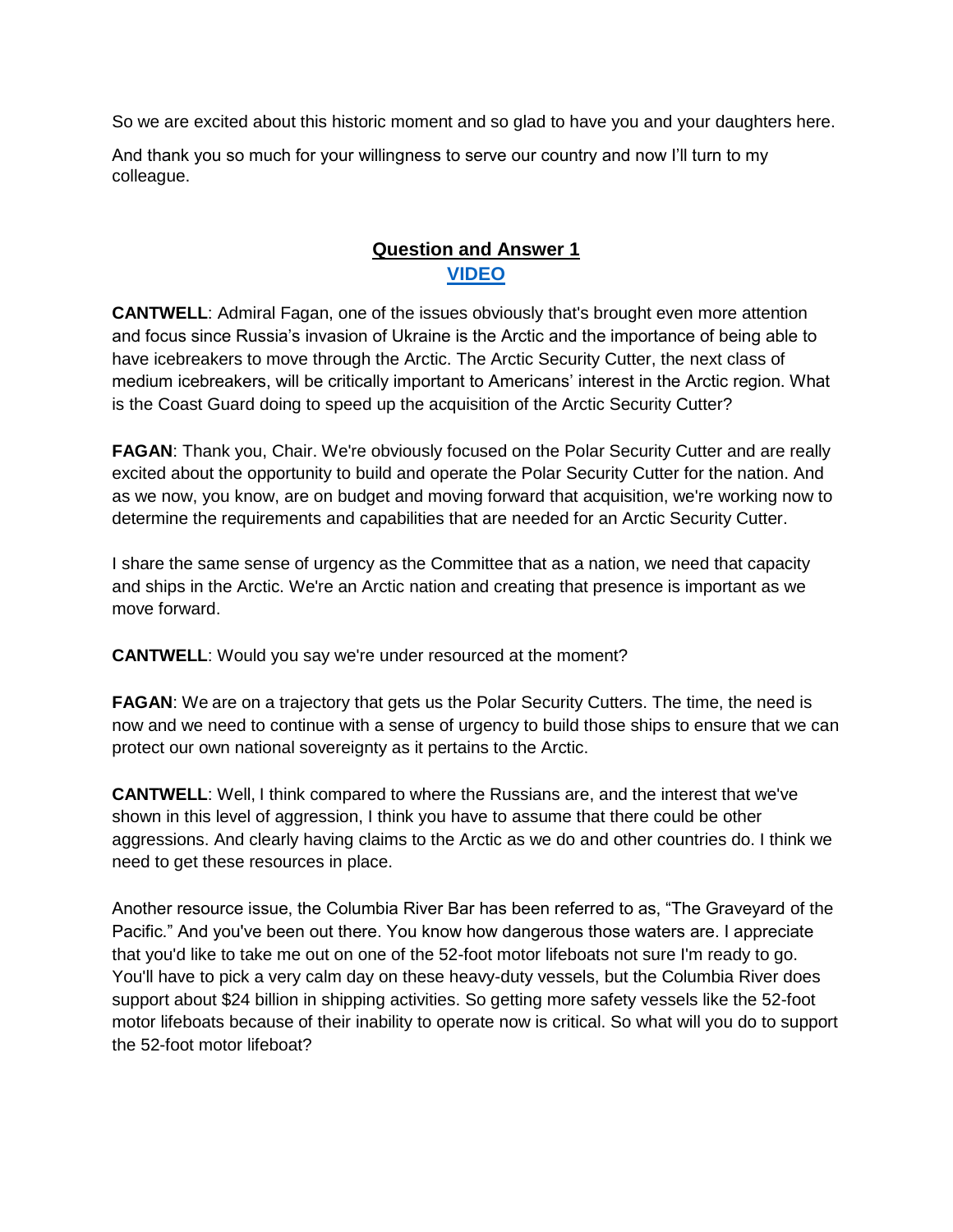**FAGAN**: Chair, thank you. The 52-foot motor lifeboats were taken out of service because of overall safety and reliability issues. They were no longer safe for our crews to operate and did not meet the safety requirements for the mariners that we would use to save and tow.

I'm committed to replacing the 52s. We're working hard on the requirements and identifying what asset we can move to, to replace the 52. I share your sense of urgency to mitigate the gap when the 52s came out of service, we've added additional 47 assets but understand that is not the final solution. And we look forward to working with the Committee to being in position to acquire and field replacements for the 52s.

**CANTWELL**: Thank you. And lastly, I heard you say that when you recruit a "Coastie" but you retain a family. So I know that you get that the Coast Guard needs to have these additional issues to make sure that we are an inclusive and supportive environment. What are you going to do to work on child care issues for Coast Guard families?

**FAGAN**: Childcare is a critical, critical issue and need for Coast Guard families. Having access to quality childcare is one of the primary needs for many of our families. I'm committed to working with the Committee to ensure that Coast Guard members have access to childcare. We're excited about some of the Child Development Centers that are being built. And really excited about the subsidies that the Committee has helped support. It allows a flexible ability for families to meet those childcare needs. And obviously, health care is also important for families as they serve our nation.

**CANTWELL**: Since obviously you have a big footprint in Seattle. Are you committed to getting good facilities there for the Seattle Coast Guard community?

**FAGAN:** So we're excited about what's going on in Seattle. We look forward to working with you to ensure that childcare is a primary area of focus as we move to homeport the Polar Security Cutters there. And look forward to working with you and making sure that Coast Guard families have access to the child care that they need.

**CANTWELL**: Thank you.

### **Question and Answer 2 [VIDEO](https://www.cantwell.senate.gov/download/04282022-commerce-closing-q)**

**Cantwell:** I intend to just ask a couple of quick questions. I don't know if Senator Baldwin -- if you have a second follow up question or not.

But I wanted to get your commitment, obviously, the Southern Resident Orcas are a very big part of sustainability issues for us in Puget Sound.

Vessel noise has been identified by NOAA scientists as a significant threat facing that endangered population. Will you commit to work with us on a system for Puget Sound,